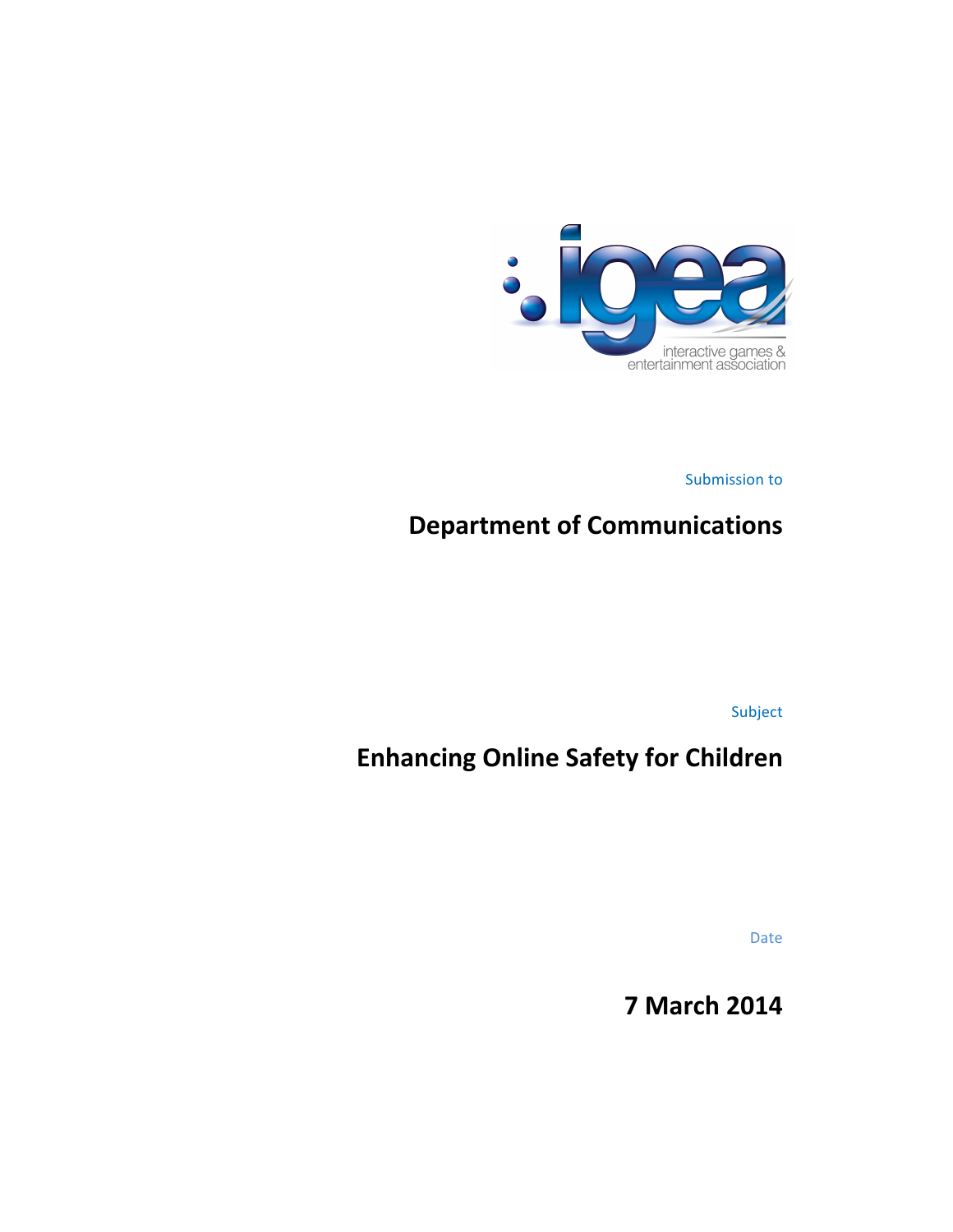## **Introduction**

The Interactive Games and Entertainment Association (IGEA) welcomes the opportunity to respond to the Australian Government Department of Communications' (**AGDC**) consultation paper on enhancing online safety for children (**Consultation Paper**).

Set out below is a brief description of IGEA, a summary of our submission followed by a more detailed response to the issues and relevant questions raised throughout the Consultation Paper.

## **About IGEA**

IGEA is an industry association representing the business and public policy interests of Australian and New Zealand companies in the computer and video game industry. IGEA's members publish, market, develop and/or distribute interactive games and entertainment content and related hardware. The following list represents IGEA's current members:

- Activision Blizzard
- All Interactive Distribution
- Disney Interactive Studios
- Electronic Arts
- Five!Star!Games
- Fiveight
- Gamewizz Digital Entertainment
- Microsoft
- Mindscape Asia Pacific
- Namco-Bandai Partners
- Nintendo
- Sony Computer Entertainment
- Take 2 Interactive
- Total Interactive
- Ubisoft
- Warner Bros. Interactive Entertainment
- ZeniMax Australia

### **Summary**

IGEA is a strong supporter of programs and initiatives that address cyber safety matters. The IGEA and each of its members go to great lengths to ensure Australian users of all ages have a safe and friendly online environment to enjoy their interactive entertainment content. IGEA continues to be an active participant of the Government's Consultative Working Group on Cyber Safety and will continue to work with Government and various public interest groups to address matters of cyber safety and online content standards.

While IGEA considers cyber safety to be an issue of top priority, IGEA has not been convinced that the proposed Rapid Removal Scheme is an effective mechanism to address cyber safety concerns. Accordingly, IGEA does not support the introduction of the rapid removal scheme for the following reasons:

• The scheme risks providing users and parents with a false promise that guarantees the rapid removal of damaging content. In reality, the proposed scheme will operate too slowly to protect users from damaging material and therefore it will be unable to address the concerns underlying the rapid removal scheme;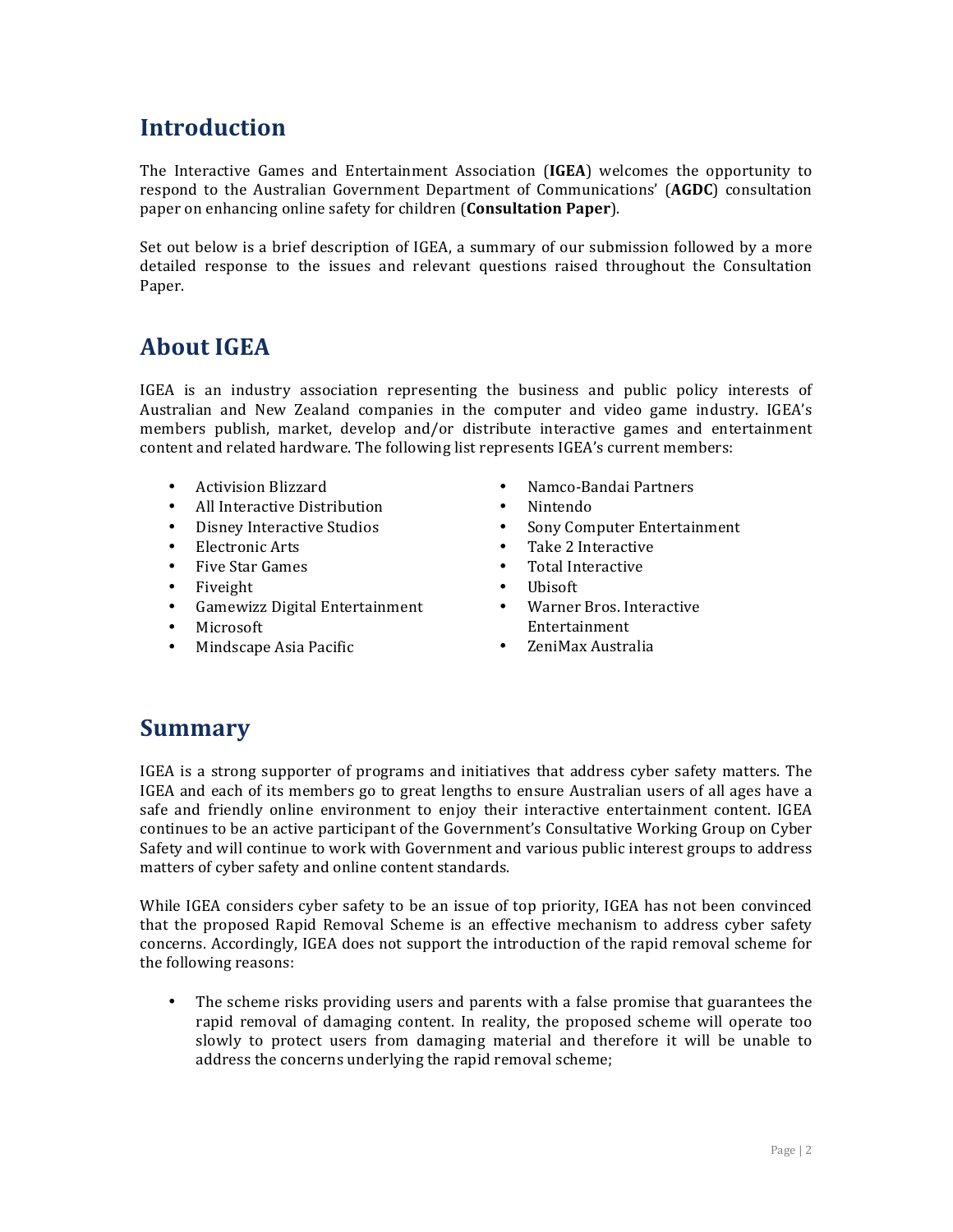- There has been a failure to utilise or examine the efficacy of existing measures to address instances of cyber bullying, including the Cooperative Arrangement for Complaints Handling on Social Networking Sites;
- The Government should focus its attention and resources on the prevention of bullying, both online and offline, and work with social networking sites and other stakeholders to develop programs to address the behavioral issues that cause such instances of online and offline bullying;
- The scheme will not realistically impact problematic sites that are hosted overseas and will unfairly target Australian businesses that are currently operating consistently with Australian community expectations. The scheme will also unnecessarily regulate international businesses that have significant report abuse mechanisms in place;
- The scheme will deter internet businesses from establishing offices in Australia;
- The proposed definition of social networking site is overly broad; and
- The Government should consider alternative methods to address concerns, such as providing further opportunities for consultation and engagement between social networking sites, Government agencies and public interest groups including through regular engagement through the Consultative Working Group on Cyber Safety.

If the rapid removal scheme is ultimately introduced, online games should not form part of the scheme for the following reasons:

- There is no evidence to suggest that online games and game platforms are being used in a way that would warrant regulation such as the rapid removal scheme;
- Game communications are transitory in nature and are not the type of content that would be capable of being addressed by the rapid removal scheme; and
- Online games and game platforms currently enforce codes of conduct and utilise sophisticated reporting technologies as well as enforcement measures such as user suspensions and bans.

If the rapid removal scheme is introduced, the definition of 'social networking site' should avoid being too broad and should only include commercial websites that have the primary purpose of facilitating social interaction on a 'one-to-public' basis. Furthermore, there should be no discretionary power for the Minister for Communications (or any Minister) or the Commissioner to expand the scope of the Rapid Removal Scheme.

IGEA does not support the establishment of a statutory body for the children's e-safety commissioner. The functions of the proposed commissioner are already being addressed through a number of collaborations of industry, Government and public interest groups. IGEA recommends that the proposed functions of the commissioner be explored and addressed by the Consultative Working Group on Cyber Safety.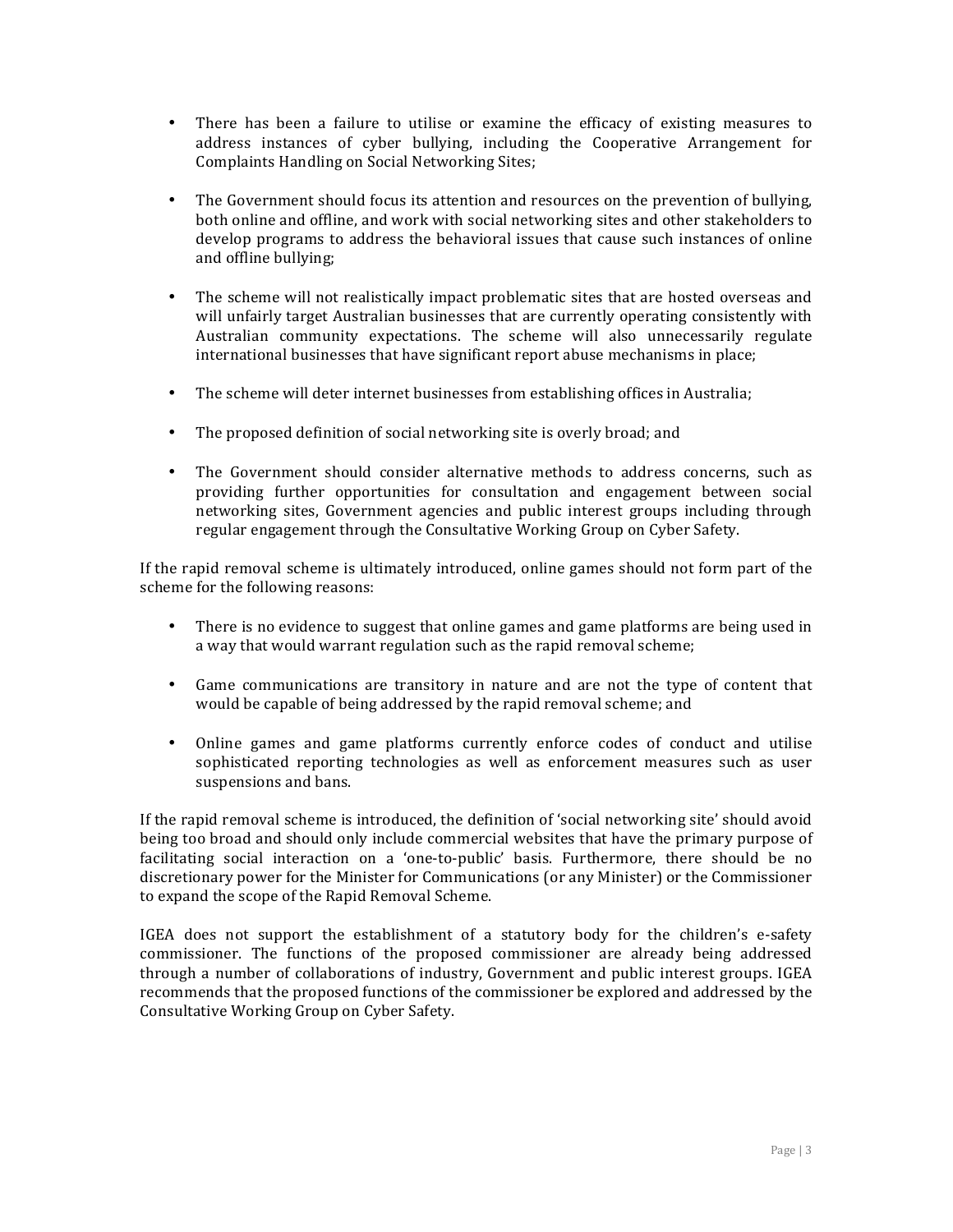## **Rapid removal of material that is harmful to a child from social\*media\*sites**

The Consultation Paper refers to the introduction of a scheme to enable the rapid removal from a large social media site of material targeted at and likely to cause harm to a specific child (the **Rapid Removal Scheme**). IGEA has a number of comments and concerns about the proposed scheme which are set out below.

#### **Online Games and the Rapid Removal Scheme**

The Consultation Paper asks the question, "*should the proposed scheme apply to online games?"* 

Online games and game platforms are primarily intended as a medium for playing games – with social interaction often acting as a secondary component that is intended to enhance gameplay. Accordingly, in practical terms, online games and game platforms are not usually used for widely distributing damaging content about a particular person.

As Australia's peak body representing businesses in the interactive entertainment industry, IGEA works closely with Government agencies, departments and various interest groups to address matters such as cyber safety and content standards. IGEA has not been provided, nor is aware of, any evidence to suggest that online games are being used to distribute material targeted at and likely to cause harm to a particular child and therefore cannot identify a need which would warrant regulation such as the proposed Rapid Removal Scheme.

Both before and after the election, the Government highlighted the need to remove unnecessary red tape and regulation to secure a growth and confidence in the economy and made the point that "regulation should only be imposed where absolutely necessary and should not be the default position in dealing with public policy issues<sup>"1</sup>. IGEA requests that, before online games are considered to form part of the Rapid Removal Scheme, IGEA be provided with an opportunity to review any evidence that demonstrates a systemic problem with online games being used to distribute damaging material and that the industry be provided with sufficient opportunity to address any problems before further red tape and regulation is introduced.

Game communications are transitory in nature and are not the type of content that would be capable of being addressed by the Rapid Removal Scheme. Online games most commonly provide users with an opportunity to 'chat' throughout the game experience with other game users, primarily by using audio chat through the user's microphone and speakers. IGEA is not aware of any online games that could be used to post and distribute material that is targeted at and likely to cause harm to a particular child in a manner that would warrant intervention by a Rapid Removal Scheme. Due to the transitory nature of the communications on online games, the Rapid Removal Scheme is unlikely to have anything to remove by the time the scheme is engaged.

**Existing Measures to Address Online Harassment on Game Platforms and Online Games** 

Game platforms, such as PlayStation 3, Xbox 360 and Nintendo Wii U currently provide robust mechanisms to deal with instances of harassment and cyber bulling. Online games also provide similar tools and reporting functions.

!!!!!!!!!!!!!!!!!!!!!!!!!!!!!!!!!!!!!!!!!!!!!!!!!!!!!!!!!!!!!!!!!

<sup>&</sup>lt;sup>1</sup> Coalition's Policy on Boosting Productivity and Reducing Regulation

<sup>2</sup> http://www.communications.gov.au/easyguide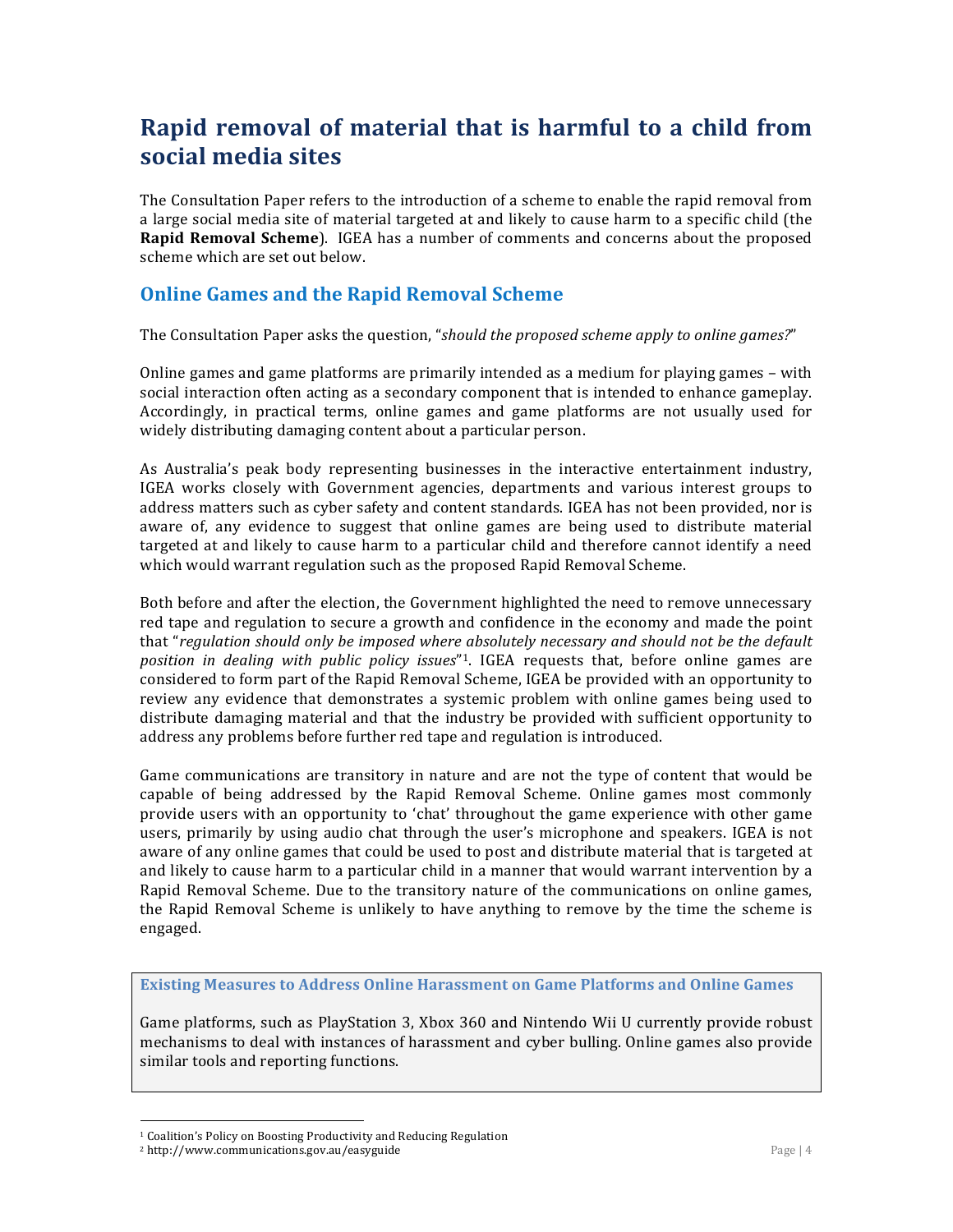Sony Computer Entertainment provides extensive grief reporting functionality for the PlayStation 3 and PlayStation 4, encouraging users to report other users that spoil someone's game experience such as through cheating, harassment, intimidation or through offensive behavior. Sony aims to investigate such grief reporting within 48 hours and, depending on the type of offence, can apply measures such as  $1$  day suspension through to  $7$  day,  $1$  month or in some instances apply permanent bans. In addition to grief reporting, users can add other users to a 'Block List' that prevents further communications from such other users. Further information on grief reporting for PlayStation 3 and PlayStation 4 can be found in the 'Help' section of the playstation.com.au website.

Microsoft enforces a code of conduct for Xbox Live that applies to activity on both Xbox 360 and Xbox One. The Xbox Live Policy & Enforcement team remains committed to preserving and promoting a safe, secure and enjoyable experience for all Xbox Live members and if a player behaves poorly on Xbox Live – either on Xbox One or Xbox 360, the enforcement team takes it seriously and will ensure that appropriate enforcement action applies to their account. Enforcement measures include account suspension, communications suspension and account privilege suspension. Xbox Live also allows users to review other player activity and select to either 'Prefer' or 'Avoid' other players. If the user selects to 'Avoid' another player, they will be prompted to select from a range of reasons, such as 'unpleasant language' and 'unsporting conduct'. Once a player has been 'avoided' the Xbox Live system will automatically attempt to keep both players separated in future games. More recently, the Xbox Live team have began testing a community review initiative that allows mature and responsible Xbox Live users to provide their opinions on whether player conduct violates Xbox Live's code of conduct for further consideration and review by the Xbox Live Policy and Enforcement team. Further information about Xbox Live's code of conduct and reporting functions can be found at the website enforcement.xbox.com.

The Wii U and the Nintendo 3DS family of systems support an online community of gamers, "Miiverse", in which users of the system can post typed or hand-written messages. Nintendo has implemented a simple and robust reporting tool for Miiverse:

- Every user of Miiverse can report an inappropriate post via a reporting button located near each post.
- The reporting button leads the user to a reporting screen, on which several reporting categories are listed. The names of the reporting categories are simple and easy to understand.
- The reports are reviewed on an ongoing basis  $(24/7)$  and inappropriate posts are taken down swiftly after the report is made. Nintendo may also block the offending user or console.
- Any user of Miiverse can easily block another user to prevent that person from being able to comment on their posts in the future.
- The Miiverse Code of Conduct prohibits several types of content including content that is abusive, harassing, bullying, discriminatory, etc.
- Nintendo provides Parental Controls settings to give parents and guardians the option to selectively restrict their child's access to various functions when using a Nintendo system, including but not limited to the use of Miiverse.

Further information about the Miiverse Code of Conduct, reporting tools, and Parental Controls for Nintendo systems can be found in the support section of the nintendo.com.au website.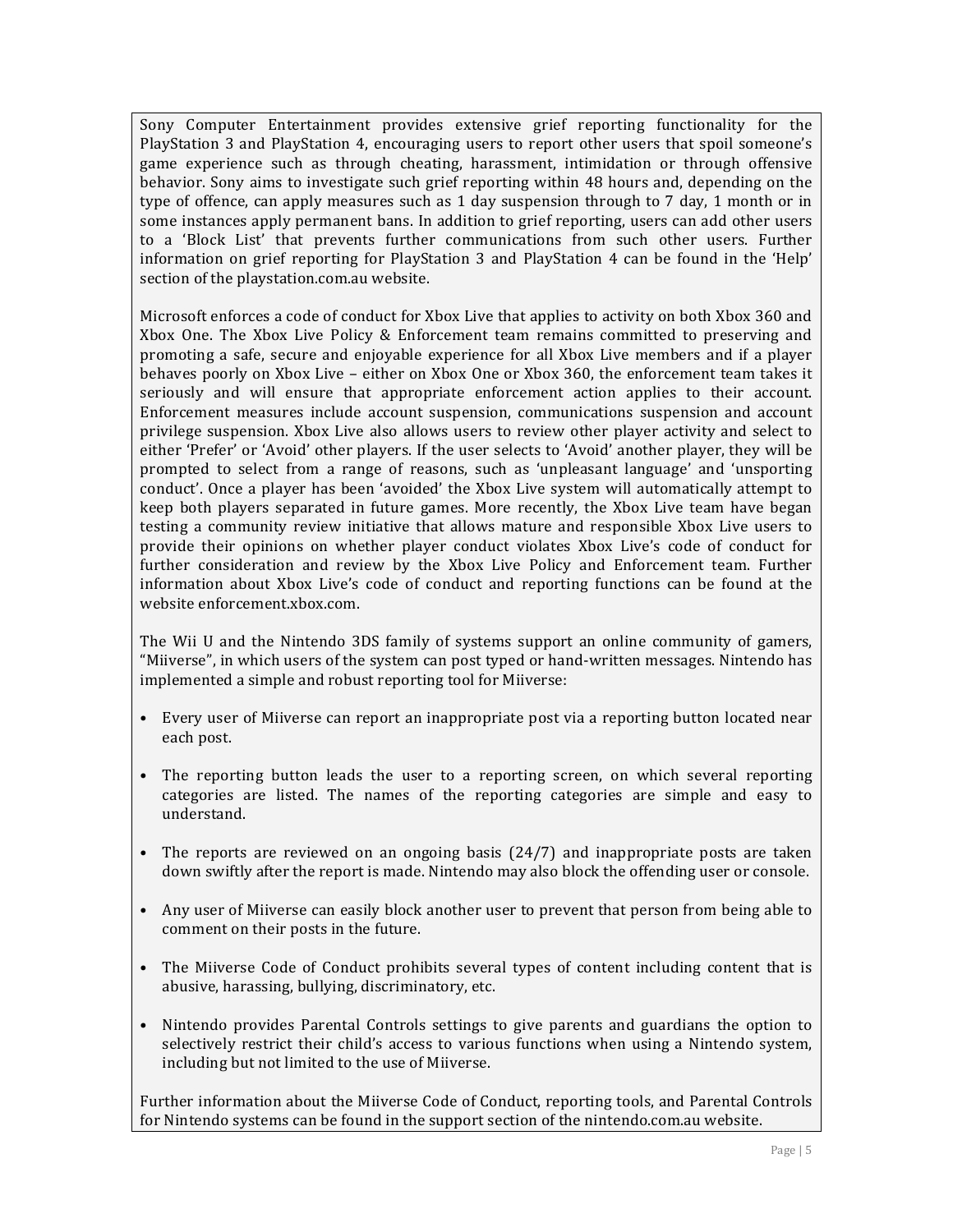While extensive reporting functions are provided at a platform level, reporting tools are usually also provided within online games themselves. For example World of Warcraft, the hugely successful massive multiplayer online role playing game, provides a number of reporting tools that can be used by players that encounter bad language and harassing behavior. More particularly, World of Warcraft enforces a Harassment Policy and a Warnings, Suspension and Account Closure Policy. In addition to providing players with the ability to block communications from other players and use a 'Mature Content Filter', the World of Warcraft team will also investigate breaches of in game policies and take appropriate measures such as suspension or account bans. Further information can be found on the support section of the worldofwarcraft.com website.

For the above reasons as well as the extensive efforts currently being undertaken by game platforms and within online games themselves, IGEA does not support online games falling within the proposed scheme. Accordingly, the definition of 'social networking site' should not encompass online games either through the form of the definition itself or if necessary by specific exclusion.

#### **The Rapid Removal Scheme will be too slow**

By examining the various stages of the proposed Rapid Removal Scheme, it is clear that a regulated approach to rapidly removing content will not be effective. For example, if an Australian user followed the complaints process outlined in the Consultation Paper the proposed Rapid Removal Scheme, at best, could potentially take up to one week before the content is actually removed. The Internet and social media can be used to distribute content of a viral nature throughout the world within seconds, unfortunately having the potential of causing immediate and irrevocable damage to victims of cyber bullying. It is clear that this is an inappropriate regulatory approach to address cyber bullying as the overall sting of the damaging material is likely to have been caused and spread long before the Rapid Removal Scheme is able to have the initial instance of the damaging material removed. Furthermore, the proposed Rapid Removal Scheme risks providing users and parents with a false promise that guarantees the rapid removal of damaging content, a process that in reality will ultimately not protect such users from the damage caused by harmful material. IGEA strongly recommends that alternative mechanisms be considered before introducing further red tape and regulation that will not effectively address community concerns about cyber safety.

#### Not utilising the Cooperative Arrangement for Complaints Handling on **Social Networking Sites**

The Cooperative Arrangements for Complaints Handling on Social Networking Sites (the **Protocol**) was developed through close cooperation with industry and has been agreed on by Facebook, Google, Yahoo!7 and Microsoft. The Protocol has ensured that social networking sites make information available about the handling of complaints for material posted online, and that social networking sites educate users on mechanisms to deal with problems which arise on their sites. The Protocol specifically requires that each participating social networking site provides the Australian Government with the contact details of an identified contact person to address issues that require prompt attention.

The Consultation Paper suggests that there has been a failure by social networking sites to address instances of cyber safety, however we understand that since the Protocol's implementation on 16 January 2013 there has been little or no use of the mechanisms in the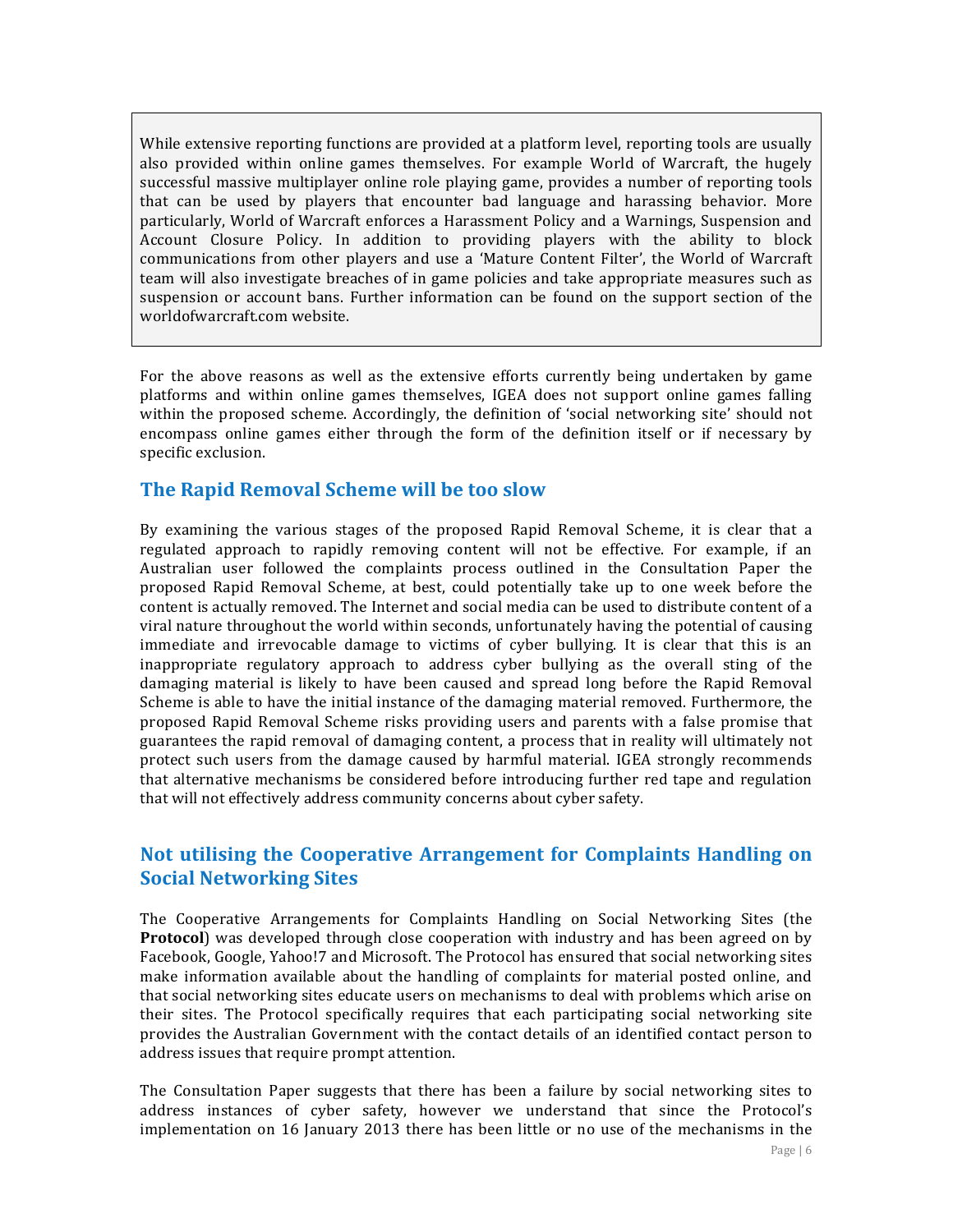Protocol to address unresolved instances of cyber bullying. If there has been a failure of the Protocol, it is incumbent on the Government to specifically highlight these failures. The Consultation Paper has failed in its responsibility to do so which further demonstrates that there is no evidence to substantiate the need for regulatory intervention.

If the Government intends to push ahead with the Rapid Removal Scheme, IGEA would expect that it revisits the Protocol and clearly demonstrates how the Protocol has failed to achieve its purpose before introducing any regulation.

#### **Focus on the prevention of bullying**

It is critically important that regulation does not attempt a 'whack-a-mole' approach to address instances of cyber bullying when alternative methods can be used to address the root cause of problematic online conduct. Education about appropriate online conduct, the promotion of available mechanisms to protect against online harassment and accountability mechanisms are successfully used for online games and game platforms to ensure a safe and friendly online environment for enjoying interactive entertainment content. Government should consider focusing on implementing programs that will address the cause of bullying, including online bullying, and aim to prevent it from occurring in the first place rather than introducing burdensome regulation that will fail to prevent the damage caused by cyber bullying.

#### The Rapid Removal Scheme will not capture problematic sites

Online regulation has an unfortunate habit of attempting to regulate problematic websites and platforms that are inevitably beyond the scope of law enforcement to the detriment of online websites and platforms that currently operate consistently with community expectations and that would otherwise not require regulatory intervention. The Consultation Paper recognises the challenges of introducing a scheme that attempts to regulate the activities of foreign businesses, highlighting that emerging social media sites popular with Australian children do not have any Australian presence. Should the Rapid Removal Scheme be introduced, it is inevitable that damaging material will naturally move to overseas-hosted websites that are outside the scope of Australian law and the scheme will only operate to add further red tape and regulation to businesses that would otherwise be compliant and responsive to community expectations.

#### **The Rapid Removal Scheme will deter Internet businesses from establishing in Australia**

The Consultation Paper states that "... the proposed scheme may be quickly and simply enforceable *against social media sites located in Australia"*. This is a particularly worrying statement for online businesses that are planning to start-up or enter the Australian market. Prime Minister, the Hon Tony Abbott, famously stated in his election victory speech that Australia was once again 'open for business'. This message has continued to be repeated along with the Government emphasis on deregulation and the removal of unnecessary red tape that restricts economic growth. Introducing regulation that will only be effective once a business enters the Australian market is a serious barrier to entry and should only be introduced in the most serious of circumstances.!

There is incredible value in having large, successful, foreign businesses establishing offices in Australia. Beyond the economic contributions of such foreign businesses, it is enormously beneficial to have local representatives of popular online platforms engaging in policy discussions and assisting with cyber safety matters in Australia. IGEA wants to secure an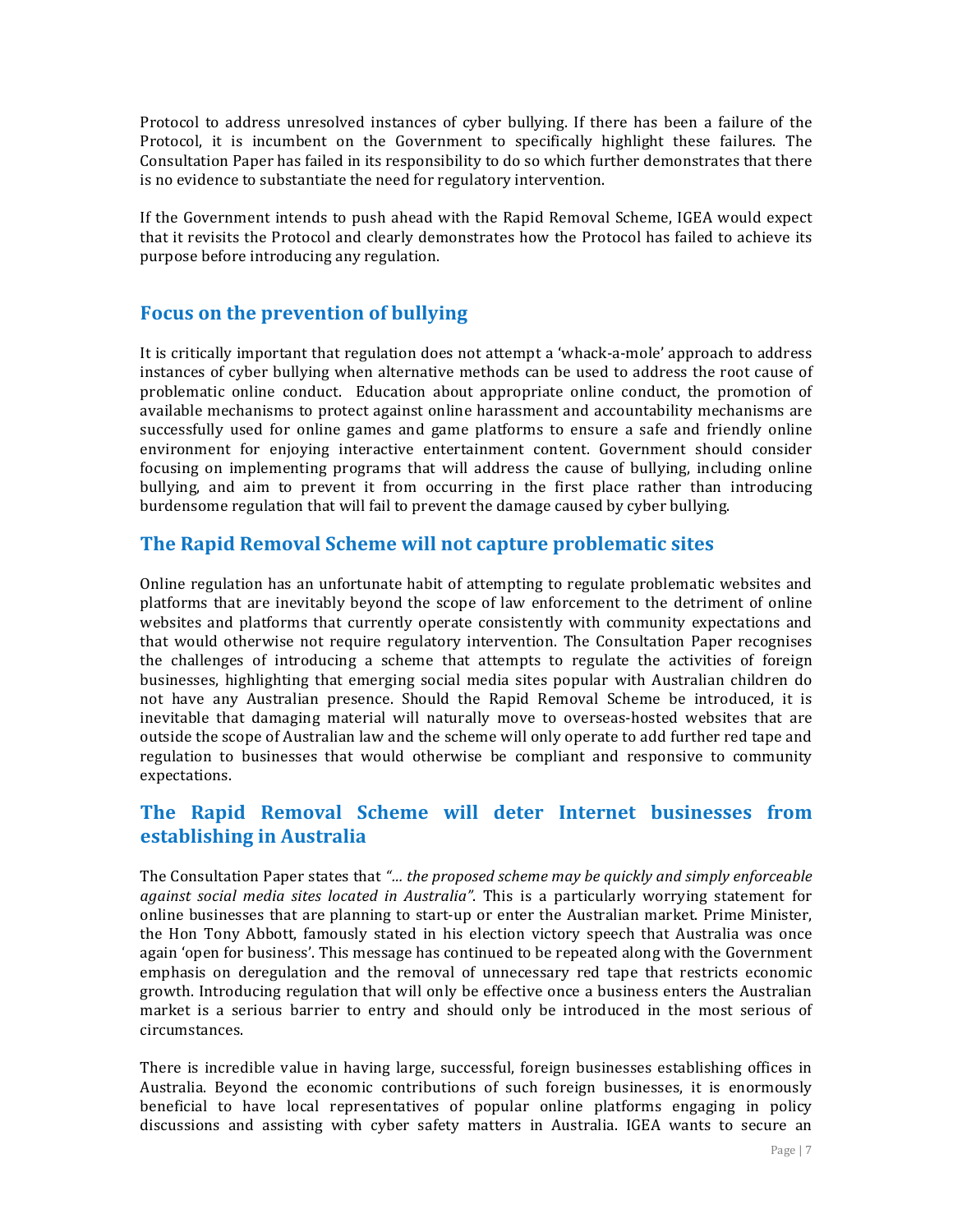environment where Twitter, Tinder, Snapchat, Whisper and other online platforms will be comfortable entering the Australian market and engage in discussions about cyber safety and cooperate with Government agencies without fear of being targeted by overly burdensome and unnecessary regulation. The Rapid Removal Scheme may well provide an additional barrier to such businesses entering the Australian market.

#### **The definition of social networking site**

Should the Rapid Removal Scheme be introduced, the scope of any rapid removal scheme should only apply to large social networking websites that have the explicit primary purpose of facilitating social interaction on a 'one-to-public' basis. The proposed definitions in the Consultation Paper are problematic and could potentially encompass technologies such as email, phone messages and online forums. Rather than introducing a strict, rigid and possibly unworkable definition of social networking sites in legislation, IGEA again recommends that the AGCD focuses on revisiting the Protocol by encouraging any emerging social networking sites that come to the Australian Government's attention to sign on to the Protocol and open a dialogue with Australian Government agencies.

IGEA understand that the AGCD is considering the possibility of providing either the Minister for Communications or the Children's e-Safety Commissioner with a discretionary power to determine that particular platforms should form part of the Rapid Removal Scheme. IGEA strongly rejects the introduction of such discretionary power. The scope of the Rapid Removal Scheme should be clearly identified and determined by the Parliament. Any expansion of the Rapid Removal Scheme's scope should be limited to and based on a significant demonstrated failure to address cyber safety matters and be subject to appropriate and transparent stakeholder consultation as well as ample time for social networking sites to adapt to any expanded scope of the scheme.

#### **Consider\*Alternative\*Initiatives**

IGEA encourages the AGCD to consider alternative initiatives to address concerns about cyber safety. Such alternative initiatives could include:

- Providing further opportunities for consultation and engagement between social networking sites, Government agencies and public interest groups including through regular engagement through the Consultative Working Group on Cyber Safety.
- Revisiting the Protocol and consider expanding its voluntary list of participating social networking sites.
- Engaging with identified social networking sites to ensure the implementation and enforcement of appropriate standards.
- Focusing on educational programs that will trigger behavioral change to reduce instances of cyber bullying.
- Encourage industry, Government agencies and public interest groups to work together to create and promote educational materials about online conduct, parental controls, and grief reporting mechanisms etc.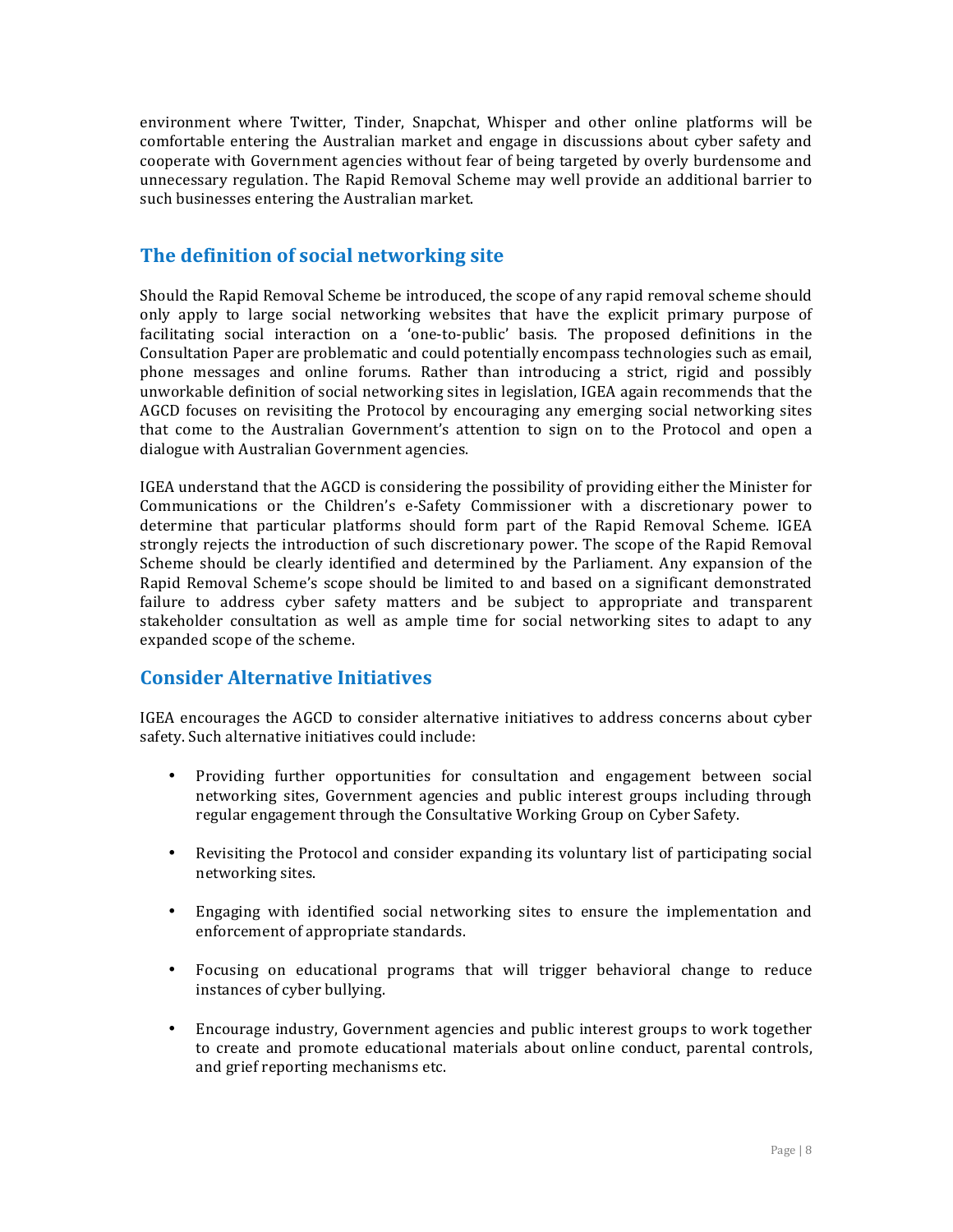### **Establishment of a Children's e-Safety Commissioner**

The Consultation Paper refers to the Government's pre-election commitment to the appointment of a senior Commonwealth official as a Children's e-Safety Commissioner (the **Commissioner**). IGEA did not support the establishment of a Commissioner-led body throughout the Coalition's pre-election consultation on the Coalition's policy to enhance cyber safety for children. IGEA continues to question the overall social and economic benefit that will be obtained through the establishment of the Commissioner.

#### **Functions of the Commissioner**

The Consultation Paper outlines a number of functions of the Commissioner, all of which are either currently being addressed or are capable of being addressed without the need for an additional statutory body.

- **Industry engagement for cyber safety** Industry representatives, interest groups and the AGDC are already engaging in ongoing consultation on cyber safety matters through the Consultative Working Group on Cyber Safety. Examples of what can be achieved through this group include the Cyber Safety Help Button and the Easy Guide to Socialising Online  $2$ , both developed through extensive contributions from the Consultative Working Group on Cyber Safety. A statutory body is simply not necessary for the development of such materials and initiatives.
- **Advice Platform concerning media content** The Australian Classification Board, with administrative assistance from the Attorney-General's Department, currently classifies films, publications and computer games as well as online content referred to the Classification Board by the Australian Communications and Media Authority. In 2012 the Australian Law Reform Commission (**ALRC**) recommended significant reforms to the current Australian National Classification Scheme<sup>3</sup>, with particular reference to online content standards. The ALRC identified deregulation and industry selfclassification as a major component of the recommended reformed classification scheme. Given the opportunity, industry would be able and willing to develop and operate a platform for providing classification and consumer advice to users. The establishment of another statutory body to provide advice about online content is not necessary and conflicts with the ALRC's recommendations.
- **Research, certification of online safety programmes and funding** There are a number of existing bodies that would be more than capable of managing the funding of research on cyber safety and funding the development of online safety education programmes for schools. The Australian Communications and Media Authority (ACMA) would be one example of a Government agency that is well placed to provide these functions, particularly because the ACMA is already heavily involved in the coordination and development of education and research materials on cyber safety. The establishment of separate statutory body for these purposes is not required.
- **Administering the rapid removal scheme** IGEA has significant concerns about the efficacy of the proposed rapid removal scheme that have been previously been explored in this submission.

!!!!!!!!!!!!!!!!!!!!!!!!!!!!!!!!!!!!!!!!!!!!!!!!!!!!!!!!!!!!!!!!!

<sup>2</sup> http://www.communications.gov.au/easyguide

<sup>&</sup>lt;sup>3</sup> http://www.alrc.gov.au/publications/classification-content-regulation-and-convergent-media-alrc-report-118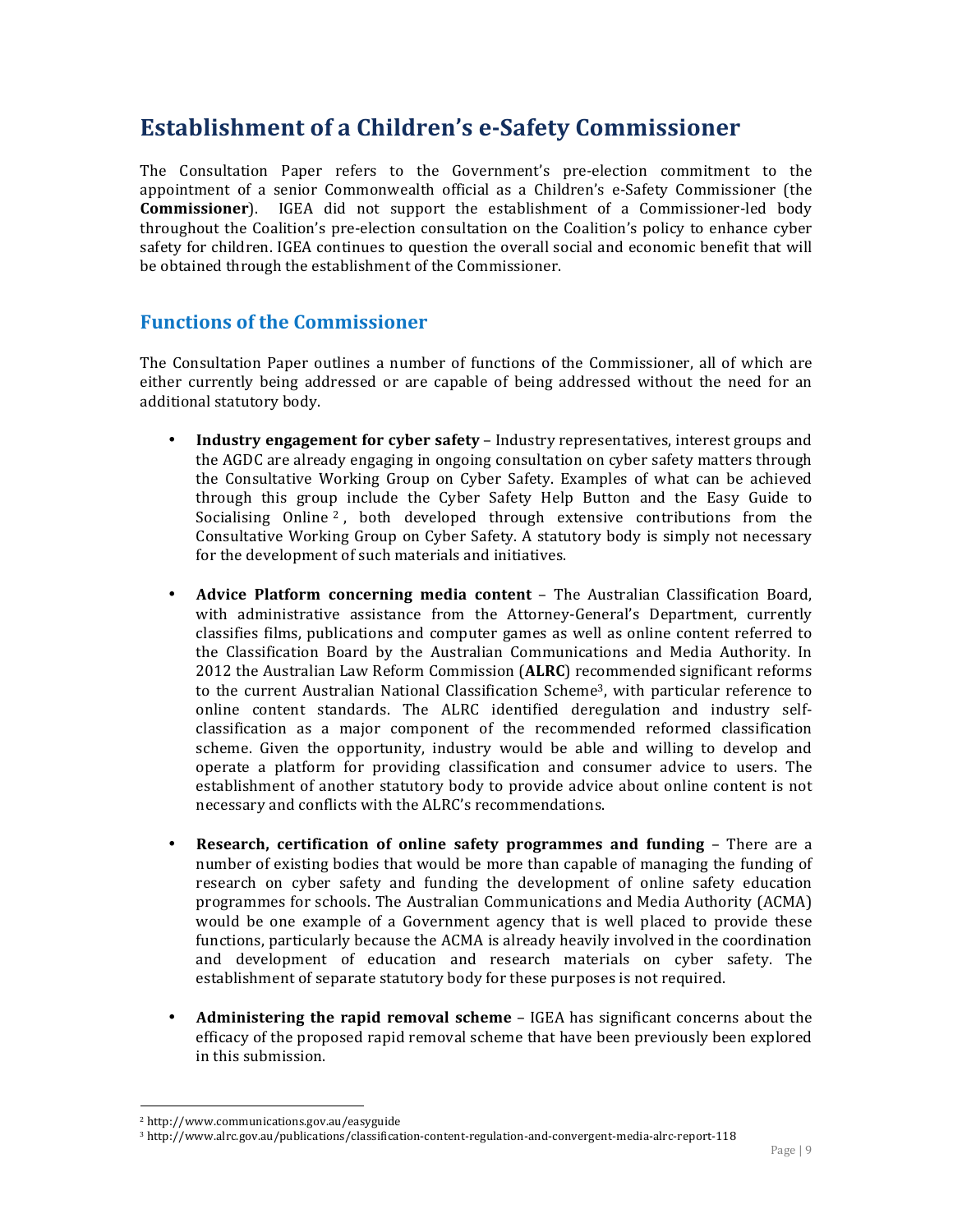#### **Establishment of the Commissioner**

The Consultation Paper provides a range of options for the establishment of the Commissioner. The Consultation Paper also refers to key principles for the establishment of Government bodies that are outlined in the *Governance Arrangements for Australian Government Bodies* published by the Department of Finance, including the following principle:

*There' should' be' no' unnecessary' proliferation' of' government' bodies,' therefore' a' new' function,' activity' or' power' should' be' conferred' on' an' existing' body,' unless' there' is' a' persuasive'case'to'form'a'new'body.'*

IGEA is not aware of any persuasive evidence that warrants the establishment of the Commissioner, particularly as a separate Government body.

IGEA is concerned that the establishment of a separate Government body will introduce an inefficient layer of bureaucracy, red tape and regulation, which does little to achieve the Government and AGDC's underlying aims.

Whilst the IGEA is strongly opposed to the establishment of the Commissioner, if the Government ultimately decides to establish the Commissioner, the following should be considered:

- Appointing a representative from the Australian Communications and Media Authority to provide the anticipated functions of the Commissioner on a trial basis to test the efficacy and success of the program before the Government invests significant resources into the formal establishment and funding of the Commissioner;
- Stakeholder consultation, including industry consultation, must be considered throughout the development of any Commissioner guidelines, processes or initiatives;
- The Commissioner must have a strong understanding of the technology landscape, including how social networking sites and relevant businesses operate;
- The Commissioner should ensure Australia's approach is consistent with international standards to ensure maximum cooperation from international stakeholders; and
- The Commissioner should focus on voluntary approaches to address cyber safety matters, such as the Protocol, in order to maximise the participation of social networking sites.

### **Conclusion and Recommendations**

IGEA has not been convinced that a Rapid Removal Scheme is warranted, effective, or that it is an appropriate mechanism to address the impact of cyber bullying. IGEA strongly recommends that the AGCD revisit the Cooperative Arrangement for Complaints Handling on Social Networking Sites and focus on addressing its concerns through the Consultative Working Group on Cyber Safety. Further, additional government resources should be focussed on addressing the underlying cause of cyber-bullying, rather than its symptoms.

Should the Rapid Removal Scheme be introduced, IGEA recommends that online games not be included within the scope of the scheme. Furthermore, for the purposes of the Rapid Removal